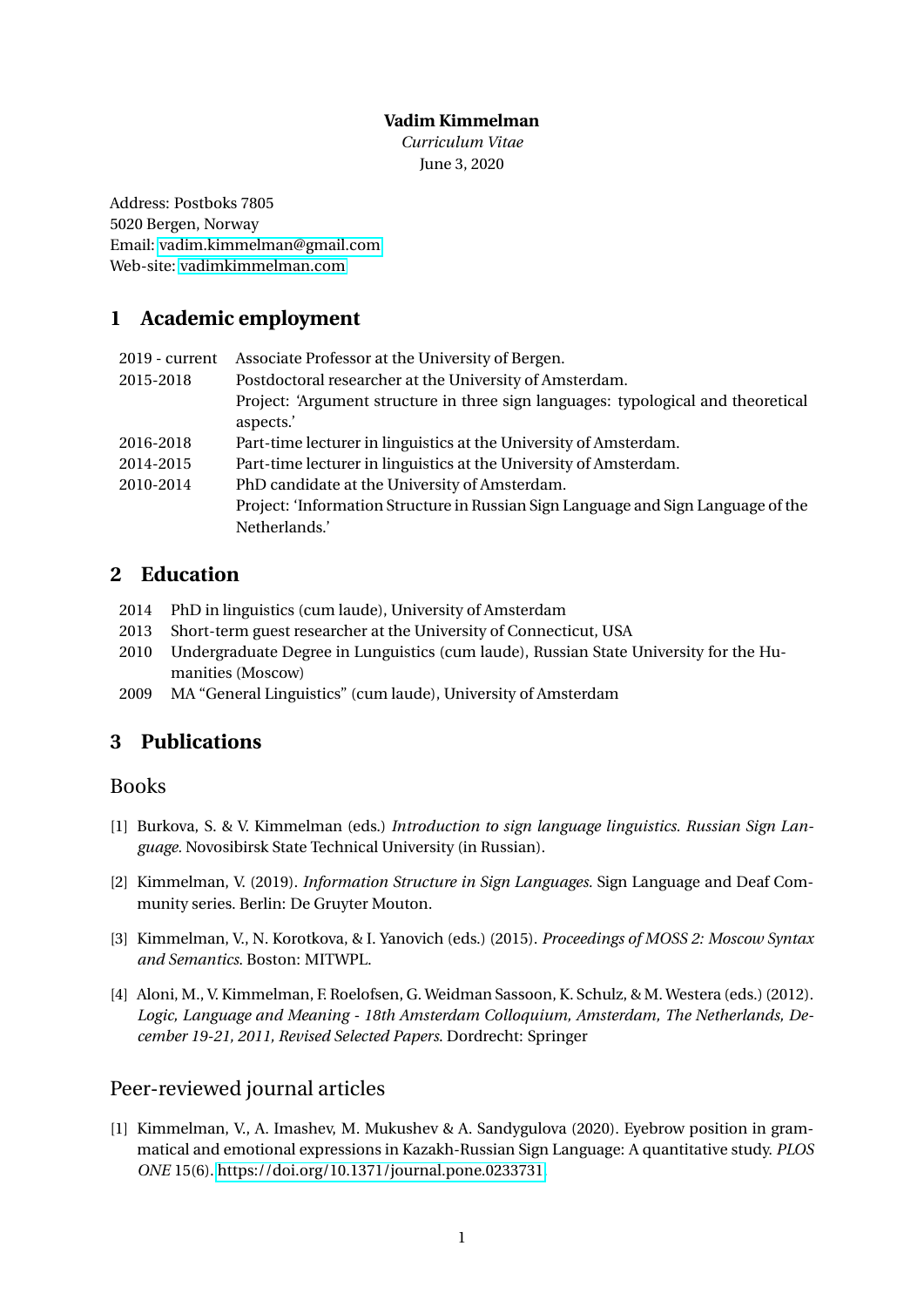- [2] Börstell, C., Jantunen, T., Kimmelman, V., de Lint, V., Mesch, J., & Oomen, M. (2019). Transitivity prominence within and across modalities. *Open Linguistics* 5: 666-689. <https://doi.org/10.1515/opli-2019-0037>
- [3] Kimmelman, V., V. De Lint, C. De Vos, M. Oomen, R. Pfau, L. Vink, E.O. Aboh. (2019). Argument structure of classifier predicates: Canonical and mon-canonical mappings in four sign languages. *Open Linguistics* 5: 332-353. [https://doi.org/10.1515/opli-2019-0018.](https://doi.org/10.1515/opli-2019-0018)
- [4] Kimmelman, V., R. Pfau & E.O. Aboh. (2019) Argument structure of classifier predicates in Russian Sign Language. *Natural Language & Linguistic Theory*. [https://doi.org/10.1007/s11049-019-](https://doi.org/10.1007/s11049-019-09448-9) [09448-9.](https://doi.org/10.1007/s11049-019-09448-9)
- [5] Oomen, M. & V. Kimmelman (2019). Body-anchored verbs and argument omission in two sign languages. *Glossa* 4(1), 42. [http://doi.org/10.5334/gjgl.741.](http://doi.org/10.5334/gjgl.494)
- [6] Burkova S., V. Kimmelman, E. Filimonova, V. Kopylova, N. Semushina. (2019). Time-related signs in Russian Sign Language. *Sign Language Studies* 19(2), 175-203.
- [7] Kyuseva, M. & V. Kimmelman. (2019) Metafory v zhestovyh jazykah: glagoly emotsij i mentalnoj sfery v russkom zhestovom jazyke [Metaphors in sign languages: verbs of emotion and cognition in Russian Sign Language]. Voprosy Jazykoznanija. 5: 120-134. <http://doi.org/10.31857/S0373658X0006288-5>
- [8] Kimmelman, V. (2018). Impersonal reference in Russian Sign Language. *Sign Language and Linguistics* 21:2, 204-231. [http://dx.doi.org/10.1075/sll.00018.kim](https://doi.org/10.1075/sll.00018.kim)
- [9] Kimmelman, V. (2018). Basic argument structure in Russian Sign Language. *Glossa: A Journal of General Linguistics* 3(1), 116.<http://doi.org/10.5334/gjgl.494>
- [10] Kimmelman, V., M. Kyuseva, Y. Lomakina & D. Perova (2018). On the notion of metaphor in sign languages: some observations based on Russian Sign Language. *Sign Language and Linguistics 20* (2), 157-182.<http://dx.doi.org/10.1075/sll.00001.kim>
- [11] Kimmelman, V. & L. Vink (2017). Question-answer pairs in Sign Language of the Netherlands. *Sign Language Studies 17* (4), 417-449.
- [12] Kimmelman, V., Sáfár, A. & O. Crasborn (2016). Towards a classification of weak hand holds. *Open Linguistics 2*, 211-234.<http://dx.doi.org/10.1515/opli-2016-0010.>
- [13] Sáfár, A. & V. Kimmelman (2015). Weak hand holds in two sign languages and two genres. *Sign Language & Linguistics 18*(2), 205-237.
- [14] Kimmelman, V. (2015). Topics and topic prominence in two sign languages. *Journal of Pragmatics 87*, 156-170.<http://dx.doi.org/10.1016/j.pragma.2015.08.004.>
- [15] Kimmelman, V. (2012). Word order in Russian Sign Language. *Sign Language Studies 12*(3), 414- 445.
- [16] Kimmelman, V. (2009). Parts of speech in Russian Sign Language: The role of iconicity and economy. *Sign Language & Linguistics 12*(2), 161-186.

### Peer-reviewed book chapters and papers in proceedings

[1] Mukushev, M., A. Imashev, V. Kimmelman & A. Sandygulova. (2020). Automatic Classification of Handshapes in Russian Sign Language. In *Proceedings of the LREC 2020 9th Workshop on the Representation and Processing of Sign Languages: Sign Language Resources in the Service of the*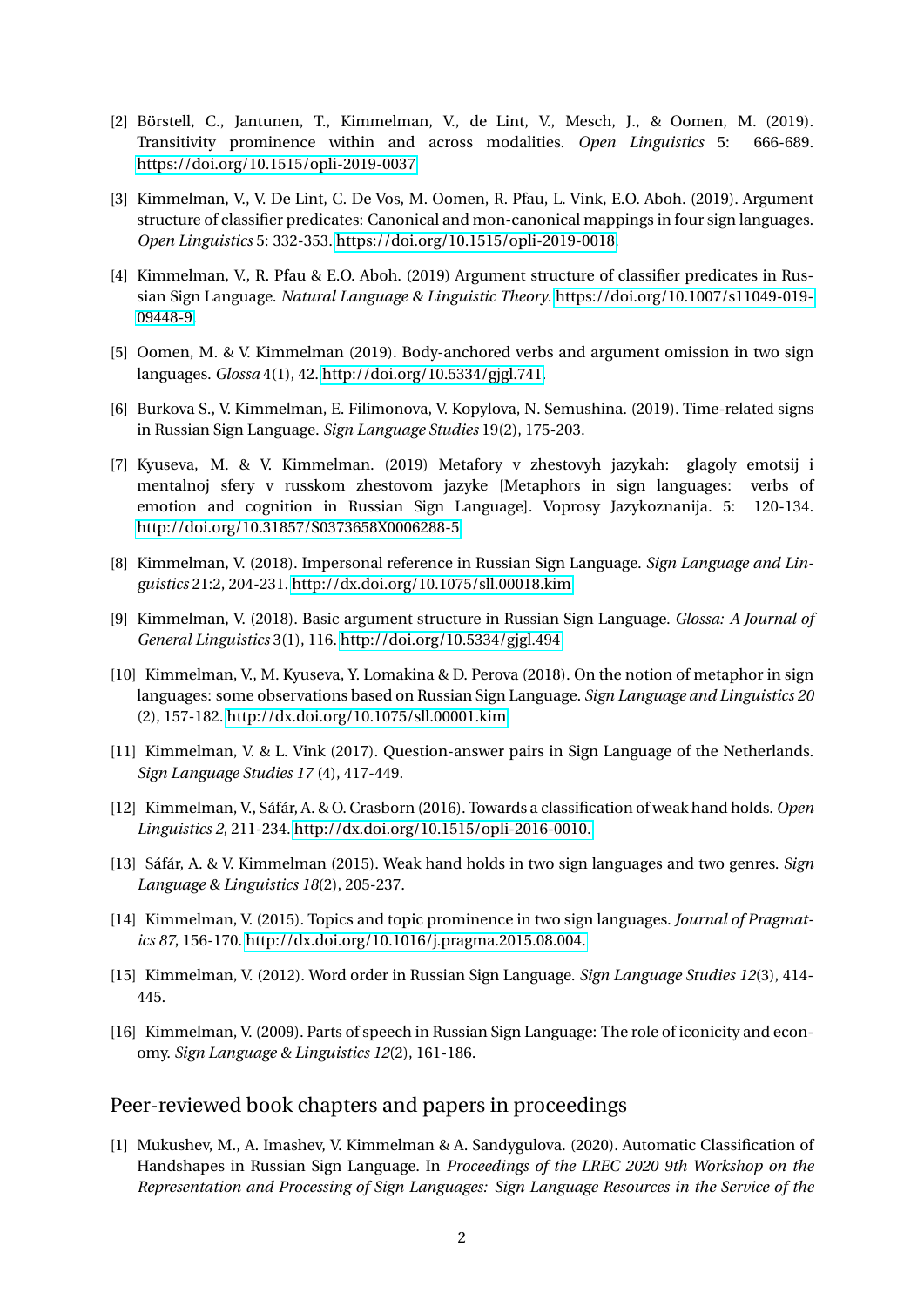*Language Community, Technological Challenges and Application Perspectives*, 165-169. Marseille, France: European Language Resources Association. [Download full book](https://lrec2020.lrec-conf.org/media/proceedings/Workshops/Books/SIGN2020book.pdf)

- [2] Mukushev, M., A. Sabyrov, A. Imashev, K. Koishybay, V. Kimmelman & A. Sandygulova. (2020). Evaluation of Manual and Non-manual Components for Sign Language Recognition. In *Proceedings of The 12th Language Resources and Evaluation Conference, 6075-6080. Marseille, France: European Language Resources Association*. [https://www.aclweb.org/anthology/2020.lrec-1.745.](https://www.aclweb.org/anthology/2020.lrec-1.745)
- [3] Kimmelman, V. (2018). Reduplication and repetition in Russian Sign Language. In R. Finkbeiner, U. Freywald (eds.), *Exact Repetition in Grammar and Discourse.* (pp. 91–109). Berlin: De Gruyter. <https://doi.org/10.1515/9783110592498-004>
- [4] Kimmelman, V., A. Klezovich & G. Moroz (2018). IPSL: A Database of Iconicity Patterns in Sign Languages. Creation and Use. In N. Calzolari, K. Choukri, C. Cieri, T. Declerck, S. Goggi, K. Hasida, H. Isahara, B. Maegaard, J. Mariani, H. Mazo, A. Moreno, J. Odijk, S. Piperidis & T. Tokunaga (eds.), *Proceedings of the Eleventh International Conference on Language Resources and Evaluation (LREC 2018)* (pp: 4230-4234). Paris: ELRA. Available [online](http://www.lrec-conf.org/proceedings/lrec2018/pdf/102.pdf)
- [5] Kimmelman, V., U. Klomp & M. Oomen (2018). Where methods meet: Combining corpus data and elicitation in sign language research . In M. Bono, E. Efthimiou, S.-E. Fotinea, T. Hanke, J. Hochgesang, J. Kristoffersen, J. Mesch and Y. Osugi (eds.), *Proceedings of 8th Workshop on the representation and processing of Sign Languages: Involving the linguistic community* (pp: 95-100). Paris: ELRA. Available [online](http://lrec-conf.org/workshops/lrec2018/W1/pdf/book_of_proceedings.pdf)
- [6] Kimmelman, V. & E. Khristoforova (2018). Quotation in Russian Sign Language: a corpus study. In M. Bono, E. Efthimiou, S.-E. Fotinea, T. Hanke, J. Hochgesang, J. Kristoffersen, J. Mesch and Y. Osugi (eds.), *Proceedings of 8th Workshop on the representation and processing of Sign Languages: Involving the linguistic community.* (pp: 91-94). Paris: ELRA. Available [online](http://lrec-conf.org/workshops/lrec2018/W1/pdf/book_of_proceedings.pdf)
- [7] Kimmelman, V. (2017). Quantifiers in Russian Sign Language. In Keenan, E., & D. Paperno (eds.), *Handbook of Quantifiers in Natural Languages, volume II* (pp: 803-855). Springer.
- [8] Kimmelman, V. & M. Steinbach. (2017). Evidentiality. In Quer, J., C. Cecchetto, C. Donati, C. Geraci, M. Kelepir, R. Pfau, M. Steinbach (eds.), *SignGram Blueprint* (pp: 575-583). De Guyter Mouton. [Open access.](https://www.degruyter.com/viewbooktoc/product/467598)
- [9] Kimmelman, V. & M. Steinbach. (2017). Reference tracking. In Quer, J., C. Cecchetto, C. Donati, C. Geraci, M. Kelepir, R. Pfau, M. Steinbach (eds.), *SignGram Blueprint* (pp: 683-691). De Guyter Mouton. [Open access.](https://www.degruyter.com/viewbooktoc/product/467598)
- [10] Barberà, G., V. Kimmelman, & M. Steinbach. (2017). Expressive meaning. In Quer, J., C. Cecchetto, C. Donati, C. Geraci, M. Kelepir, R. Pfau, M. Steinbach (eds.), *SignGram Blueprint* (pp: 736-744). De Guyter Mouton. [Open access.](https://www.degruyter.com/viewbooktoc/product/467598)
- [11] Barberà, G. & V. Kimmelman (2017). Signing space. In Quer, J., C. Cecchetto, C. Donati, C. Geraci, M. Kelepir, R. Pfau, M. Steinbach (eds.), *SignGram Blueprint* (pp: 745-758). De Guyter Mouton. [Open access.](https://www.degruyter.com/viewbooktoc/product/467598)
- [12] Kimmelman, V. (2017). Figurative meaning. In Quer, J., C. Cecchetto, C. Donati, C. Geraci, M. Kelepir, R. Pfau, M. Steinbach (eds.), *SignGram Blueprint* (pp: 759-765). De Guyter Mouton. [Open](https://www.degruyter.com/viewbooktoc/product/467598) [access.](https://www.degruyter.com/viewbooktoc/product/467598)
- [13] Kimmelman, V. (2016) Transitivity in RSL: a corpus-based account. In E. Efthimiou, S. Fotinea, T. Hanke, J. Hochgesang, J. Kristoffersen & J. Mesch (eds.) *Proceedings of the 7th Workshop on the representation and processing of Sign Languages: Corpus Mining* (pp. 117-120). Paris: ELRA. Available [online](http://www.lrec-conf.org/proceedings/lrec2016/workshops/LREC2016Workshop-SignLanguage_Proceedings.pdf)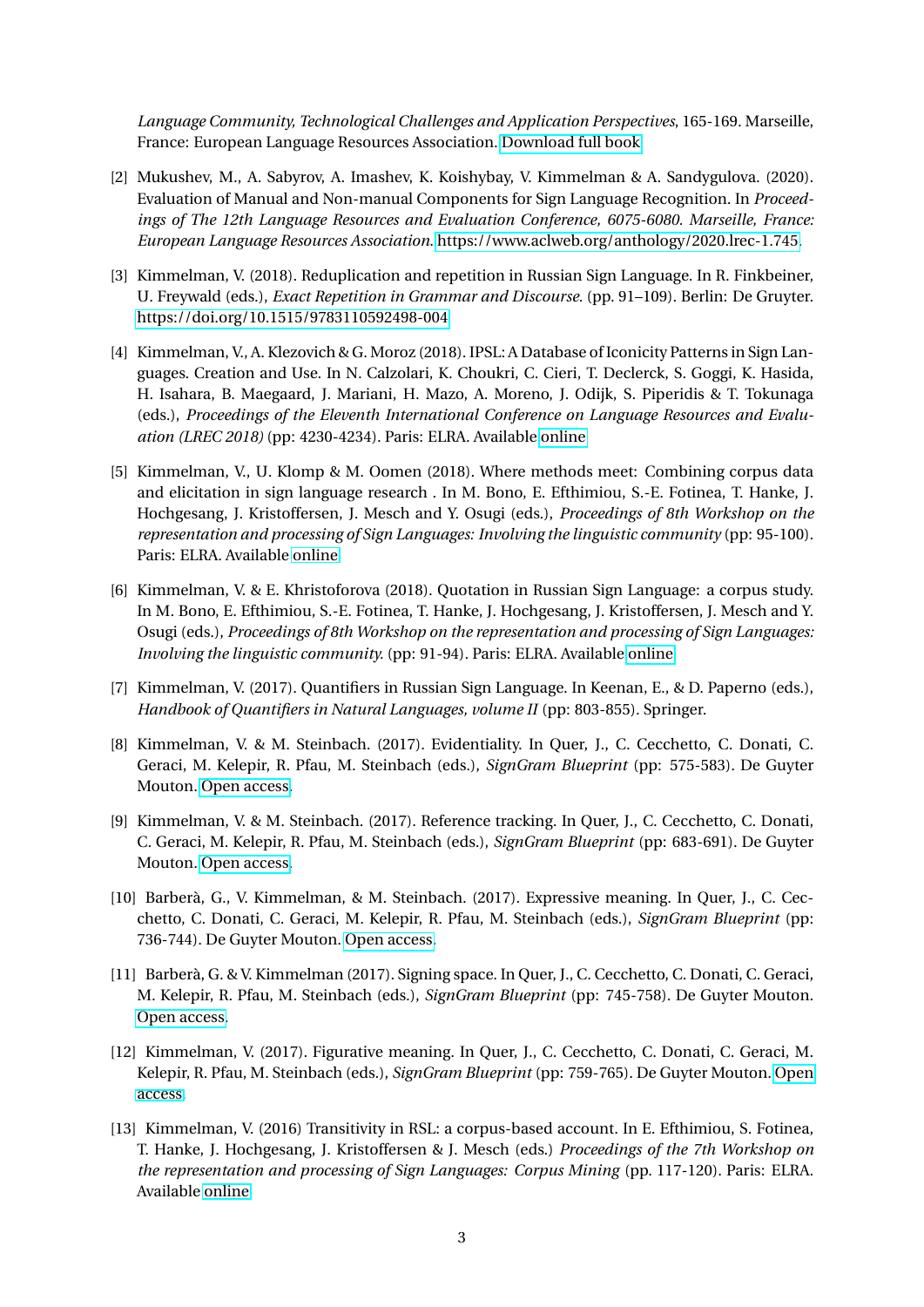- [14] Kimmelman, V. & R. Pfau (2016). Information Structure in Sign Languages. In Fery, C. & S. Ishihara (eds.), *The Oxford handbook on information structure* (pp. 814-833). Oxford: Oxford University Press.
- [15] Kimmelman, V. (2013). Doubling in RSL and NGT: a pragmatic account. In M. Balbach, L. Benz, S. Genzel, M. Grubic, A. Renans, S. Schalowski, M. Stegenwallner & A. Zeldes (Eds.), *Information Structure: Empirical Perspectives on Theory* Vol. 17. Interdisciplinary Studies on Information Structure: ISIS: working papers of the SFB 632 (pp. 99-118). Potsdam: Universitätsverlag Potsdam.
- [16] Kimmelman, V. (2009). On the interpretation of èto in so-called èto-clefts. In G. Zybatow, D. Lenertová,U. Junghanns, & P. Biskup(eds.): *Studies in Formal Slavic Phonology, Morphology, Syntax, Semantics and Information Structure: Proceedings of FDSL 7* (pp. 319-329). Frankfurt: Peter Lang.

## Other papers

- [1] Kimmelman, V. & E. Khristoforova (2018). Quotation in Russian Sign Language: insights from corpus and elicitation. *FEAST 2: 93-102*.<https://doi.org/10.31009/FEAST.i2.08>
- [2] Kimmelman, V. (2018). Null arguments in Russian Sign Language. *FEAST* 1, 27-38. <https://doi.org/10.2436/20.8050.03.3>
- [3] Kimmelman, V. (2017). Linearization of weak hand holds in Russian Sign Language. *Linguistics in Amsterdam 10*(1), 28-59.
- [4] Kimmelman, V. (2015). Information Structure in Russian Sign Language and Sign Language of the Netherlands. Dissertation abstract. *Sign Language & Linguistics 18*(1), 142-150.
- [5] Kimmelman, V. (2015). Multiple tiers, multiple trees. *Proceedings of CLS 49 proceedings, pp. 225- 238*.
- [6] Kimmelman, V. (2015). Quantifiers in RSL: distributivity and compositionality. In P. Arkadiev, I. Kapitonov, Y. Lander, E. Rakhilina, & S. Tatevosov (Eds.) *Donum Semanticum* (pp. 121-134). Moscow: Jazyki Slavjanskoj Kuljtury. Full book available [here.](http://ling.auf.net/lingbuzz/002550)
- [7] Kimmelman, V. (2012). Doubling in Russian Sign Language and Sign Language of the Netherlands: looking for a unified account. In *Proceedings of IATL 27* (pp. 57-81), MITWPL.
- [8] Kimmelman, V. (2012). Word order in RSL. An extended report. *Linguistics in Amsterdam 5*(1), 1-59.
- [9] Kimmelman, V. (2012). Binding Theory and Sign Languages. In D.V. Gerasimov (Ed.), *ACTA LIN-GUISTICA PETROPOLITANA* (pp. 88-92). Saint Petersburg: Nauka. (In Russian)
- [10] Kimmelman, V. (2007). Irregular Negation in Russian SignLanguage. In *Proceedings of MSCL-2*, Moscow (in Russian)
- [11] Kimmelman, V. (2006). Grammaticalization of Stative Predicates in Adyghe. *Proceedings of the Field Research of the students of RSUH*, Moscow (In Russian)

### Reviews

[1] Kimmelman, V. (2018). Review of 'Plaza-Pust, Carolina (2016). Bilingualism and Deafness'. *Voprosy Jazykoznanija 1*, 155-158. (In Russian).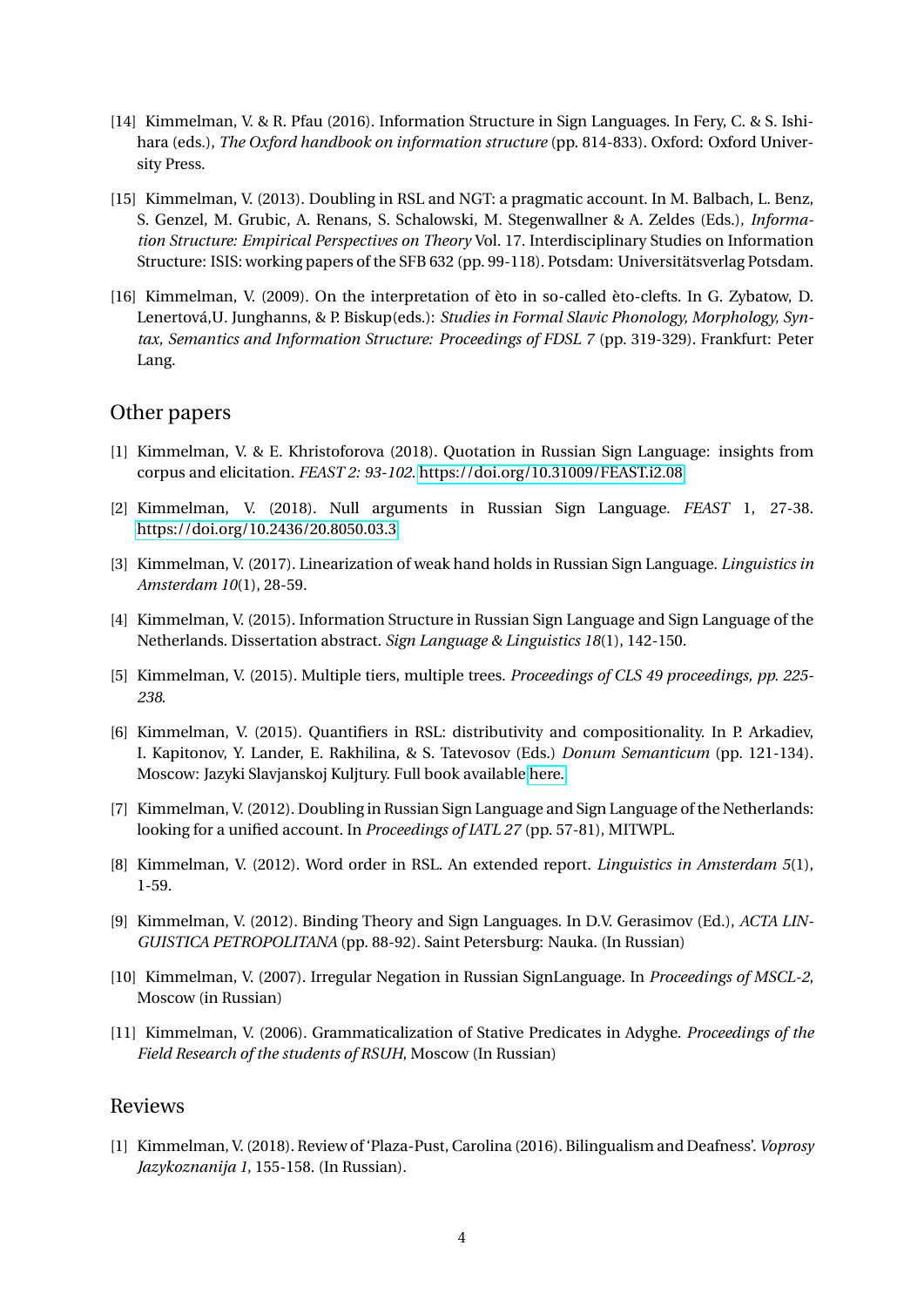- [2] Kimmelman, V. (2016). Review of 'Signs and Structures: Formal Approaches to Sign Language Syntax, ed. by Pawel Rutkowski'. *Sign Language Studies 16*(4), 592-595.
- [3] Kimmelman, V. (2015). Review of 'Herrmann, Annika (2013): Modal and Focus Particles in Sign Languages: A Cross-Linguistic Study'. *Linguistische Berichte* 241.
- [4] Kimmelman, V. (2013) Review of 'Reeve, Mathew (2012) Clefts and their relatives'. *Journal of Slavic Linguistics 21*(2), 317-340.
- [5] Kimmelman, V. (2011) Review of 'Sign Languages. Ed. by Diane Brentari (2010)'. *Voprosy Jazykoznanija 4*, 135-143.(In Russian).
- [6] Kimmelman, V. (2010). Review of 'Cross-linguistic Semantics of Tense, Aspect, and Modality, Eds. Lotte Hogeweg, Helen de Hoop and Andrej Malchukov (2010)'. *Voprosy Jazykoznanija 6*, 138-145. (in Russian)

## **Dissertation**

[1] Kimmelman, V. (2014). *Information Structure in Russian Sign Language and Sign Language of the Netherlands.* PhD dissertation, University of Amsterdam. Available [here.](http://dare.uva.nl/record/1/432175)

## **4 Selected presentations**

### Peer-reviewed

- [1] Kimmelman, V. & E. Khristoforova (2018) On the nature of classifiers in Russian Sign Language. *GLOW 41: Sign Language Syntax and Linguistic Theory*, Budapest, April 14.
- [2] Börstell, C., T. Jantunen, J. Mesch, V. Kimmelman, M. Oomen & V. de Lint (2018) Transitivity prominence within and across modalities. *ASAM 2018*, Amsterdam, February 1-2.
- [3] Kimmelman, V., V. de Lint, C. de Vos, M. Oomen, R.Pfau, L. Vink & E.O. Aboh (2018) Non-canonical argument structure in classifier predicates in four sign languages. *ASAM 2018*, Amsterdam, February 1-2.
- [4] Kimmelman, V., M. Oomen & V. de Lint (2017). Overt arguments in three sign languages: A corpus study. *Corpus-based approaches to sign language linguistics: Into the second decade*. Birmingham, July 24.
- [5] Kimmelman, V. (2017) Null arguments, agreement, and classifiers in Russian Sign Language. *FEAST*, Reykjavik, June 22-23.
- [6] Kimmelman, V., R. Pfau & E.O. Aboh (2017) Event coordination in Russian Sign Language classifier predicates." *GLOW 40*, Leiden, March 14-17.
- [7] Kimmelman, V. (2017) Grammaticality judgements in sign language research. *LSA annual meeting*, Austin TX, USA, January 4-7.
- [8] Kimmelman, V., R. Pfau & E.O. Aboh (2016) Word-internal coordination in handling classifier predicates. *FEAST*, Venice, Sep. 1.
- [9] Kimmelman, V. (2016) Transitivity in RSL based on corpus data. *7th Workshop on the Representation and Processing of Sign Languages: Corpus Mining*, Portorož, May 28 (poster).
- [10] Kimmelman, V. (2016) Question-answer pairs in the corpus of NGT. *TISLR 12*, Melbourne, January 4-7.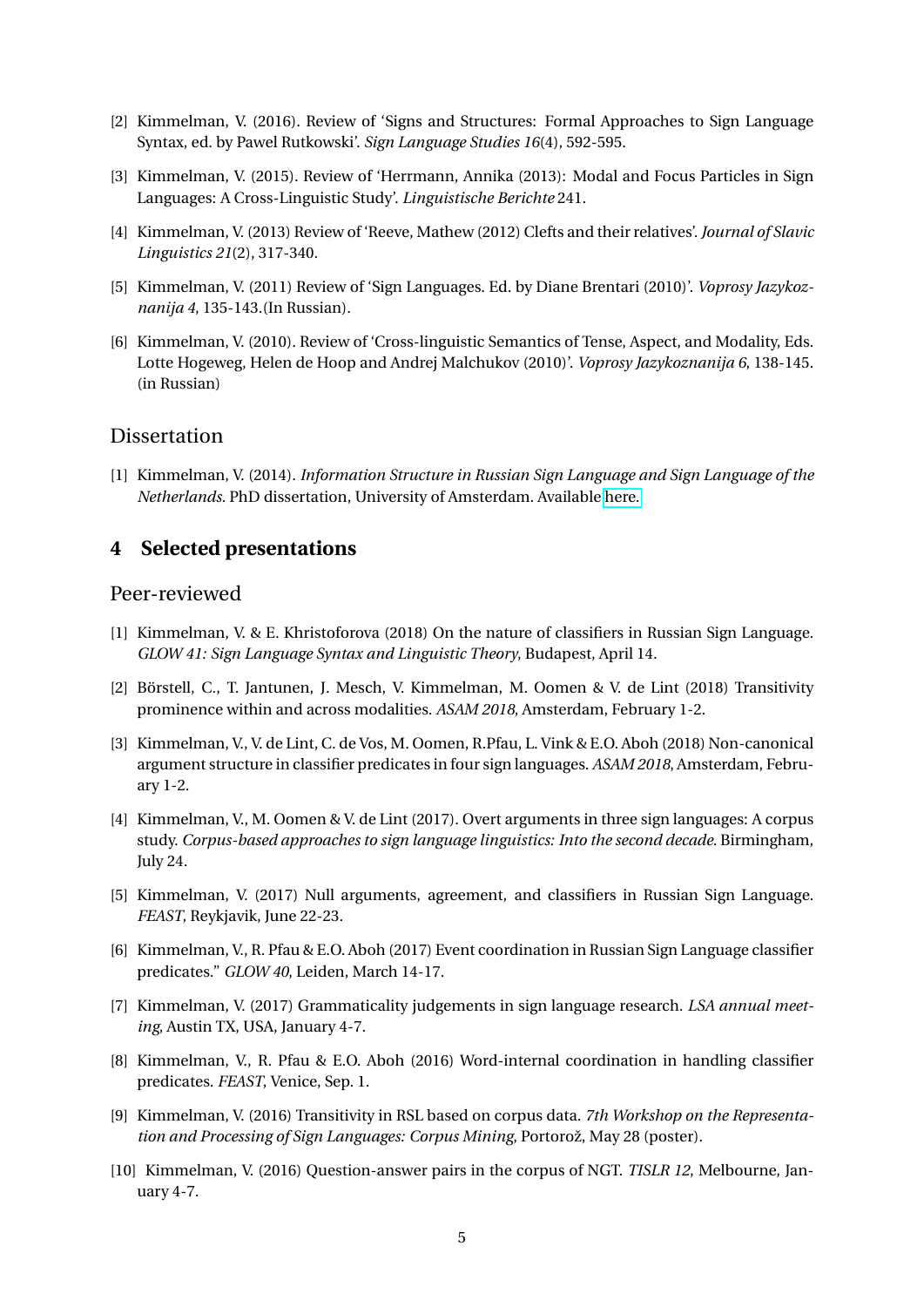- [11] Kimmelman, V., R. Pfau & E.O. Aboh (2016) Argument structure of Russian Sign Language classifiers: insights from corpus data. *TISLR 12*, Melbourne, January 4-7 (poster).
- [12] Kimmelman, V. (2015) Repetition, reduplication, and doubling in Russian Sign Language. *DGFS, Workshop "Exact repetition in grammar and discourse"*, Leipzig, March 4.
- [13] Kimmelman, V. (2014) Weak hand holds and types of merge. *Venice FEAST*, Venice, June 9-11.
- [14] Kimmelman, V. (2014) Focus in Russian Sign Language." *Linguistic Evidence 2014*, Tübingen, February 13-15.
- [15] Kimmelman, V. (2013) Topics in RSL and NGT: how prominent are they? *TISLR 11*, London, July 10-13.
- [16] Kimmelman, V. (2013) Topics in Sign Language of the Netherlands: insights from a corpus study. *Workshop on Information Structure in Spoken Language Corpora*. Bielefeld, June 10-12.
- [17] Kimmelman, V. (2013) Multiple tiers, multiple trees. Weak hand holds in Russian Sign Language." *Chicago Linguistic Society Meeting*, Chicago, April 18-21.

## Invited

- [1] Kimmelman, V. (2020) Argument structure in sign language: effects of modality. *ConSOLE*, Barcelona, February 2.
- [2] Kimmelman, V. (2015) Weak hand holds in RSL and NGT. *SKIL conference*, Moscow, April 2.
- [3] Kimmelman, V. (2015) Information Structure in Sign Languages. *RGGU seminar*, Moscow, April 1.
- [4] Kimmelman, V. (2015) R-impersonals in Sign Language of the Netherlands. *Workshop on Sign languages and R-impersonal pronouns*, Paris, February 6.
- [5] Kimmelman, V. (2013). Information Structure in RSL and NGT. *SLLS Festa*, Osaka, September 27- 29.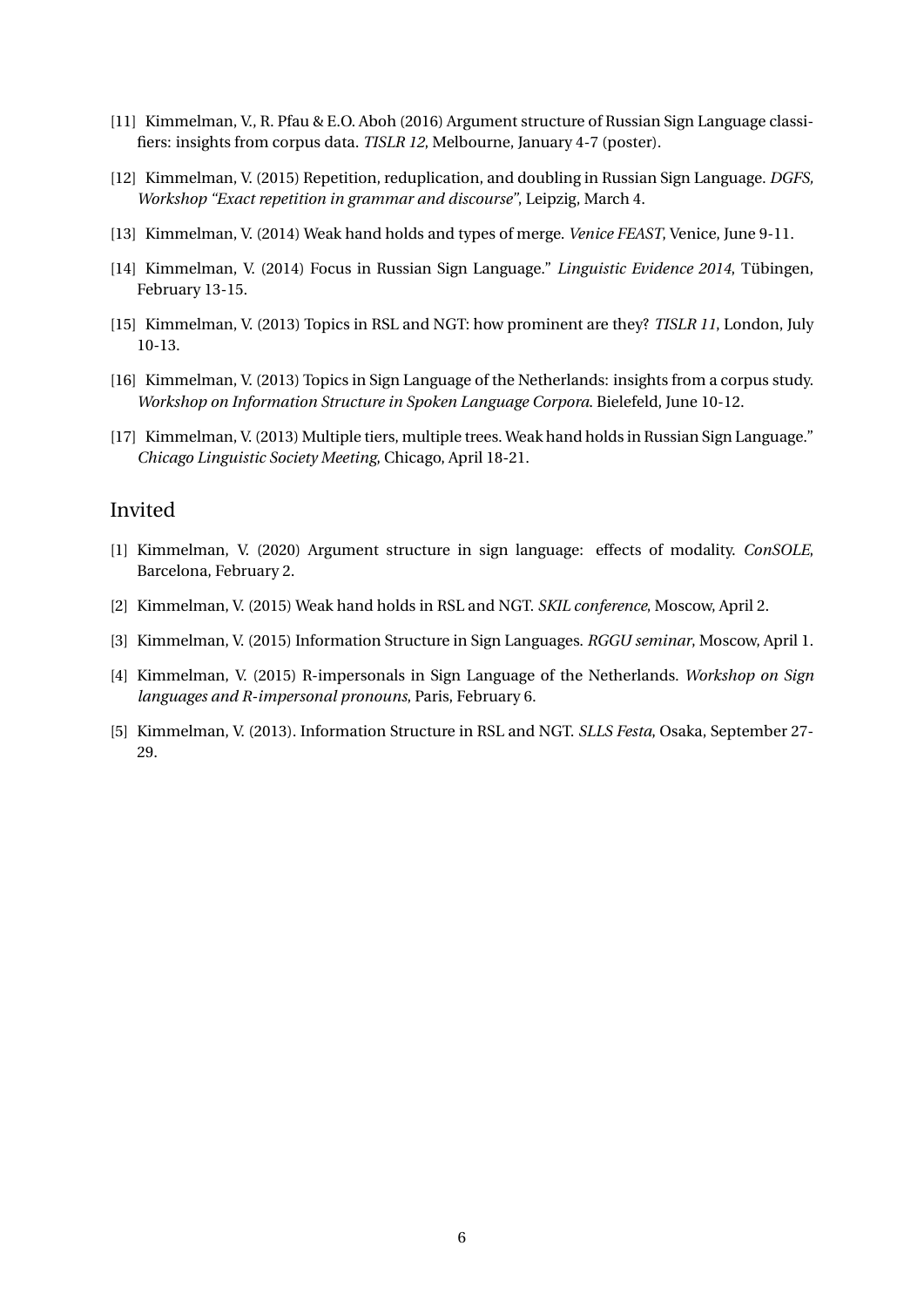# **5 Teaching and supervision**

# **Courses taught**

| 2020 | "Semantics" (In English), University of Bergen                                              |
|------|---------------------------------------------------------------------------------------------|
|      | "Language and cognition" (In English), University of Bergen                                 |
|      | " Intro to statistics for cognitive science" (In English), University of Bergen             |
| 2019 | "Morphology" (In English), University of Bergen                                             |
|      | "Language Variation in Time, Space and Society" (In English), University of Bergen          |
| 2018 | "Transcription of sign languages" (In English), University of Amsterdam                     |
| 2017 | (together with Enoch Aboh) "Perspectives on Universals II." (In English), University of Am- |
|      | sterdam                                                                                     |
|      | "Typology and lexicon in sign languages." A three-day course at the TyLex Summer School     |
|      | (In Ruussian), Higher School of Economics                                                   |
|      | (together with Frank Seifart) RMA course "Perspectives on Universals I" (In English), Uni-  |
|      | versity of Amsterdam                                                                        |
| 2016 | BA course "Semantics" (In Dutch), University of Amsterdam                                   |
|      | (together with Roland Pfau) BA course "Psycholinguistics of sign languages" (In Dutch),     |
|      | <b>University of Amsterdam</b>                                                              |
|      | mini-course "Introduction to Sign Linguistics" (In Russian), Moscow Polythech               |
| 2015 | (together with Enoch Aboh) RMA course "Perspectives on Universals I" (In English), Uni-     |
|      | versity of Amsterdam                                                                        |
|      | (together with Roland Pfau) BA course "Phonology and morphology of sign languages" (In      |
|      | Dutch), University of Amsterdam                                                             |
|      | (together with Frank Seifart) BA course "Morphology and syntax", University of Amsterdam    |
| 2014 | (together with Joni Oyserman) BA course "Introduction into Sign Linguistics" (in Dutch),    |
|      | University of Amsterdam                                                                     |
|      | (together with Enoch Aboh and Dana Niculescu) BA course "Linguistics of European Lan-       |
|      | guages" (in English), University of Amsterdam                                               |
| 2013 | BA course "Psycholinguistics of sign languages" (In Dutch), University of Amsterdam         |
|      | (together with Beppie van den Bogaerde and Joni Oyserman) BA course "Introduction into      |
|      | Sign Linguistics" (in Dutch), University of Amsterdam                                       |

- 2012 Supervising MA term papers related to sign linguistics (together with Anne Baker) BA course "Psycholinguistics of sign languages" (in Dutch), University of Amsterdam
- 2011 MA course "Topics in Sign Linguistics" (in English), University of Amsterdam

# **Supervision**

| Co-supervisor of PhD student Vanja de Lint within the project "Argument<br>structure in three sign languages", University of Amsterdam |
|----------------------------------------------------------------------------------------------------------------------------------------|
| Co-supervisor of PhD student Marloes Oomen within the project "Argument                                                                |
| structure in three sign languages", University of Amsterdam                                                                            |
| Dissertation committee member for Brendan Costello's PhD thesis "Language"                                                             |
| and modality: Effects of the use of space in the agreement system of <i>lengua de</i>                                                  |
| signos española (Spanish Sign Language)", Universtiy of Amsterdam                                                                      |
| supervising term papers by BA and MA students at the University of Amster-                                                             |
| dam                                                                                                                                    |
| supervising BA theses by students at the Russian State University for the Hu-<br>manities and Higher School of Economics (Moscow)      |
|                                                                                                                                        |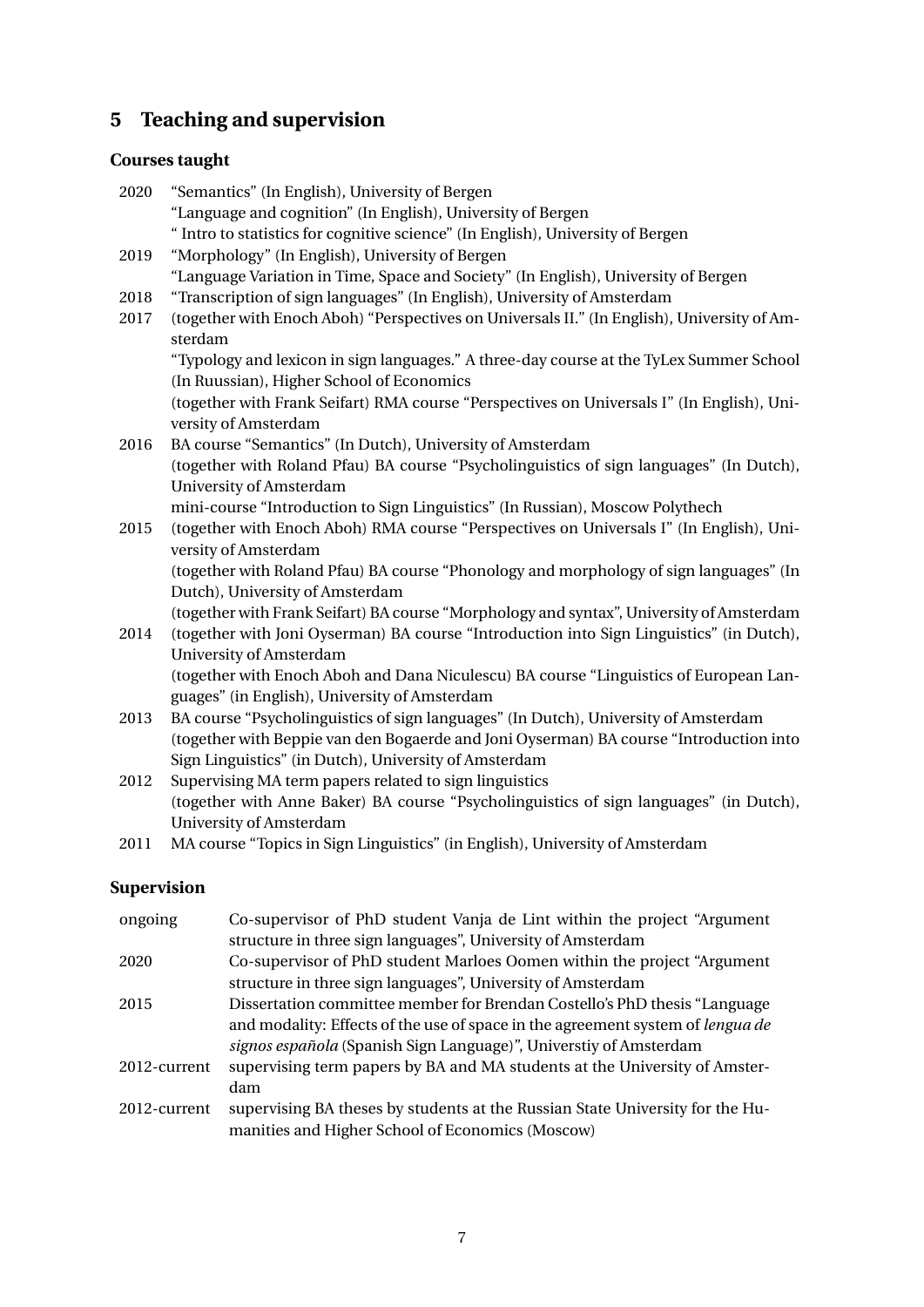### **Course development**

2016-current development of courses (Introduction to Sign Linguistics, Transcription, Semantics) for the new BA program in Linguistics, University of Amsterdam

## **6 Research grants and award**

- 2019 Prize for young researchers, University of Bergen, Faculty for the Humanities
- 2017 Russian Science Foundation (RSF) grant "Managing information structure in spoken and sign natural discourse" (main applicant: V. Podlesskaya, PI's: V. Kimmelman & Y. Lander). **Description:** *In this project, we investigate how information structure is expressed on the discourse level in signed and spoken languages, and how discourse strategies give rise to syntactic phenomena. My sub-project is specifically devoted to the means of expressing quotation and to grammaticalization of complex sentences (wh-clefts, relative clauses) in RSL.*
- 2015 The Netherlands Organisation for Scientific Research (NWO) grant "Argument Structure in Three Sign Languages", (main applicants: dr. R. Pfau & prof. dr. E. Aboh) **Description:** *In this project, we investigate how argument structure is expressed in the visual modality and whether new evidence can be found in favor of a syntactic vs. lexical approaches to argument structure. We look at three sign languages using corpus data and newly developed elicitation tasks. My subproject is devoted to Russian Sign Language and to cross-linguistic comparison and general theoretical analysis.*
- 2012 Russian Foundation for Basic Research Grant for "Corpus investigation of morphosyntax and lexicon of Russian Sign Language", (main applicant: dr. S. Burkova) **Description:** *In this project, we investigated basic morphosyntatic and pragmatic properties of Russian Sign Language (reduplication, aspect marking, information structure, conditional clauses). A practical outcome of the project was the first on-line corpus of RSL: [http://rsl.nstu.ru/.](http://rsl.nstu.ru/)*
- 2010 The Netherlands Organisation for Scientific Research (NWO) grant for the PhD project "Information Structure in Sign Language of the Netherlands and Russian Sign Language" **Description:** *In this project, I investigated information structure in two sign languages: Russian Sign Language and Sign Language in the Netherlands looking for universal and modality-specific patterns in this domain. I described how topic, focus, and contrast are expressed in these languages and compared them to other spoken and signed languages.*

# **7 Professional activities**

### **Editing**

- 2020-... Editorial board member of a peer-reviewed journal *Sign Language & Linguistics*: <https://benjamins.com/catalog/sll>
- 2019-... Editorial board member of a peer-reviewed journal *Voprosy Jazykoznania*: <http://vja.ruslang.ru/>
- 2018-... Editorial board member of a peer-reviewed journal *Moscow Linguistic Journal*: <http://mjl.rsuh.ru/>
- 2017-... A founder and editor of the open access journal *FEAST* (Formal and Empirical Advances in Sign Language Theory):<http://www.raco.cat/index.php/FEAST>